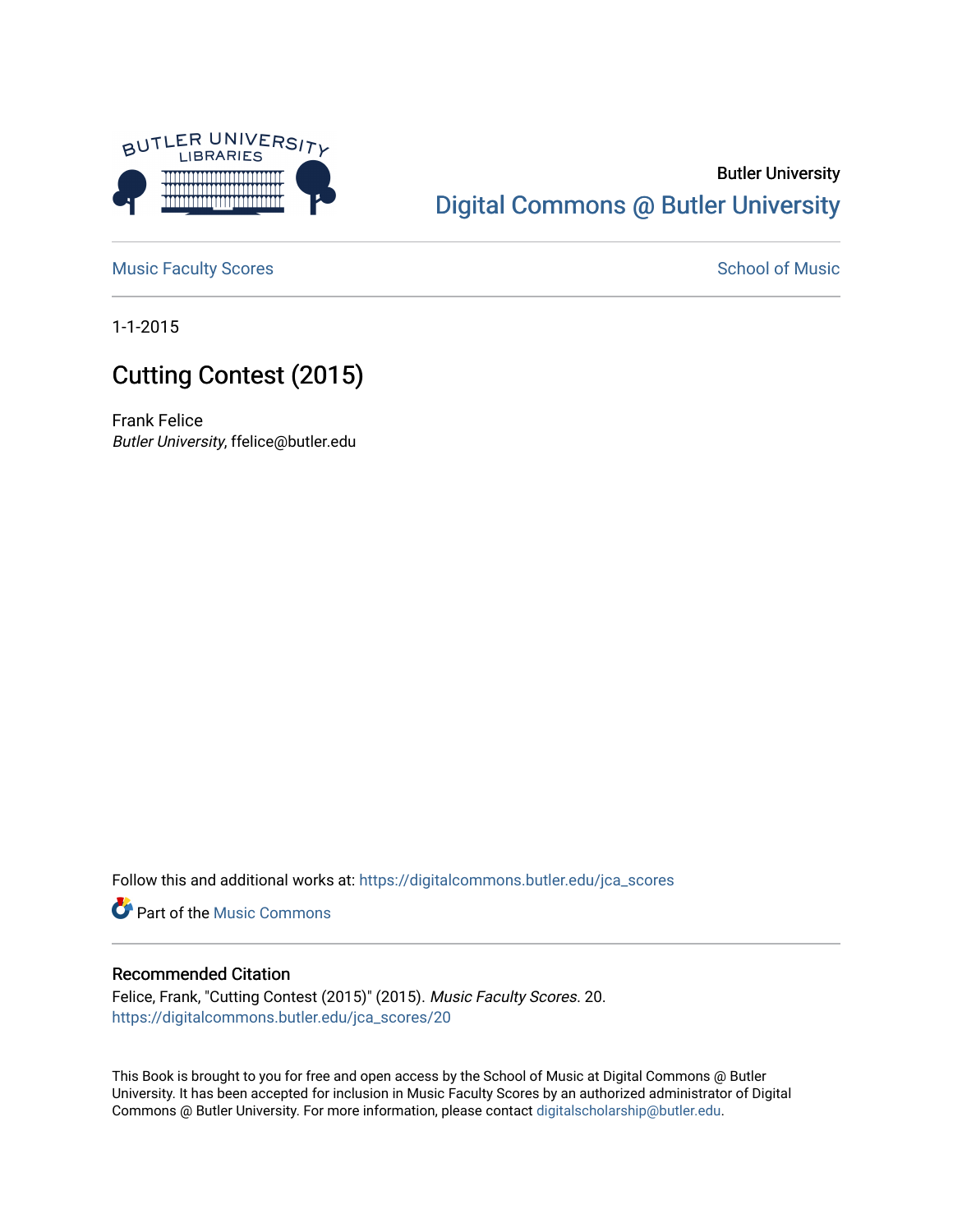commissioned by and composed for Bro-Fowler Duo, Paul Bro and Kurt Fowler

**Transposed Score** 

## **Cutting Contest**<br>a virtuosic friendly match of wits

Frank Felice











© 2015 Frank Felice, BMI - All Rights Reserved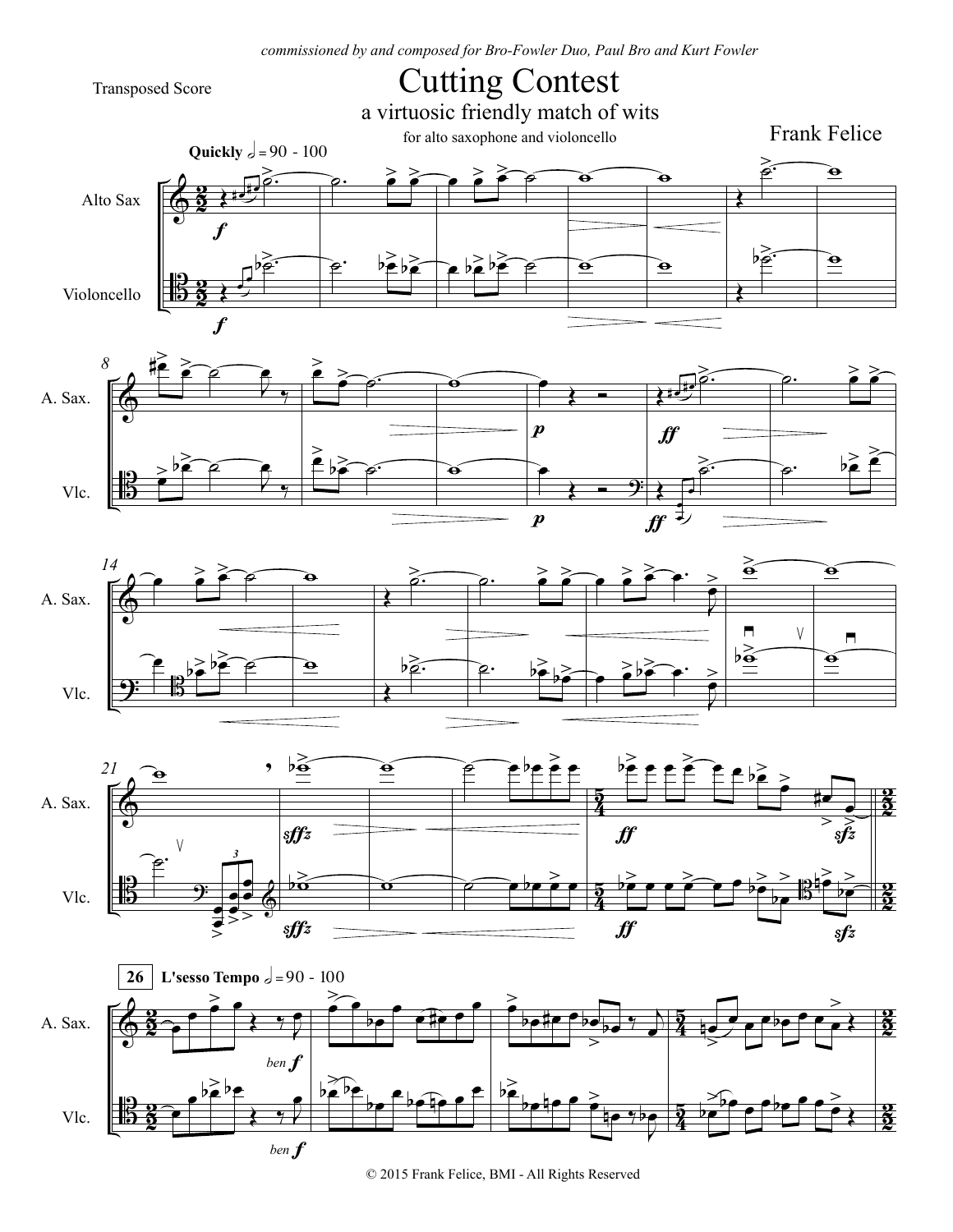